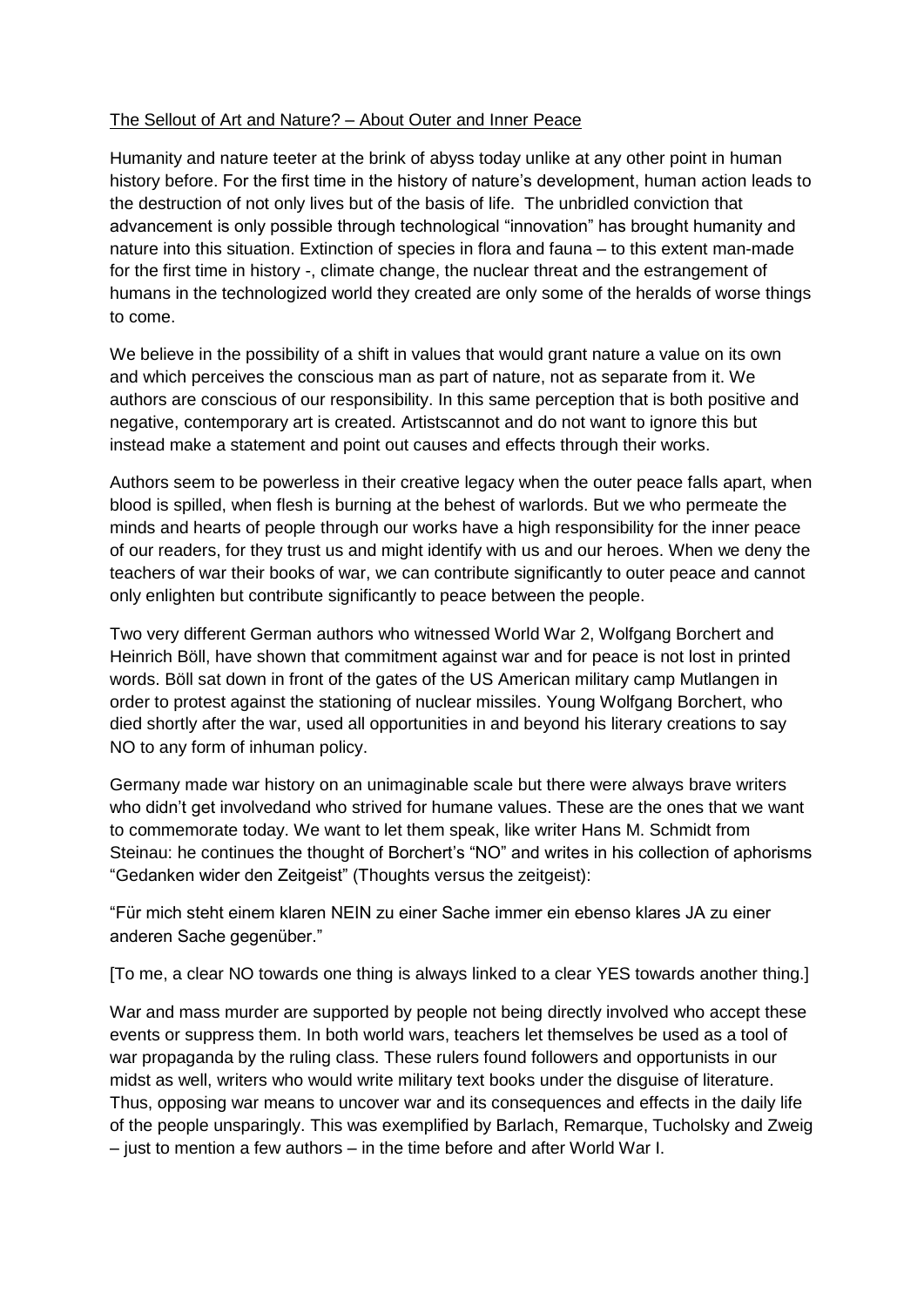## Why art and culture have the obligation to question the power of money

Such questions are oftentimes perilous, as well as the social and environmental exploitation of humans. as not least illustrated by recent history, when the protection of nature from greed-fueled, acquisitive destruction is concerned, inquirers become the target of violence very easily. And when corruption and greed eat away at entire states only strategies of appeasement are discussed and not the fundamental question of the role of money in society. This does also apply to how man handles nature, which the visionary Friedrich Schiller already described 200 years ago in his letters about the aesthetic education of man:

"Die Dichter sind überall… die Bewahrer der Natur. Wo sie diese nicht ganz mehr sein können und schon in sich selbst den zerstörenden Einflusswillkürlicher und künstlicher Formen erfahren… da werden sie als die Zeugen und als die Rächer der Natur auftreten. Sie werden entweder Natur sein oder sie werden die verlorene suchen.

(Über naive und sentimentale Dichtung)"

[In every place, the poets are preservers of nature. If they cannot be this anymore and experience the destructive influence of arbitrary and artificial forms… they will appear as the witnesses and as the avengers of nature. They will either be nature or they will search for what has been lost.

(About naïve and sentimental poetry)]

Moloch (the reckless use of money) money, which has (almost) consumed all interests by now, has the potential to destroy not only nature but also the self-esteem of people, their inner freedom and their economic existence. They bow to the dictatorship of their hand-made tool (money), and the better they dothisthe "freer" do they feel: like a sorcerer's apprentice (Goethes "Zauberlehrling") who is even proud of forgetting his own nature. The basic mistake – of "rationalizing" the exchange of products of nature by means of the invention of MONEY – has long been forgotten.

In a place where MONEY acts as nature's enemy, our culture should lead us back to nature on the path of reason and liberty, said Schiller.

The participants of the World-Poetry-Festival "ZwischenunserenWorten – PoesieüberwindetGrenzen" (Between Our Words – Poetry Overcomes Borders) are conscious that the sole subjugation of all things natural and human to the utilization principle of the market destroys the vital diversity principle of nature of which man is the integral element. Diversity is vital to both the existence of life and the creative legacy of man. Those who destroy diversity in nature and in human action destroy life and creativity and, simultaneously, the basis of their livelihood.

Rödermark, September 2016

Signatures:

International paticipant

Nahid Esnafpour (Iran)

Maria Juliana Villafane (Puerto Rico)